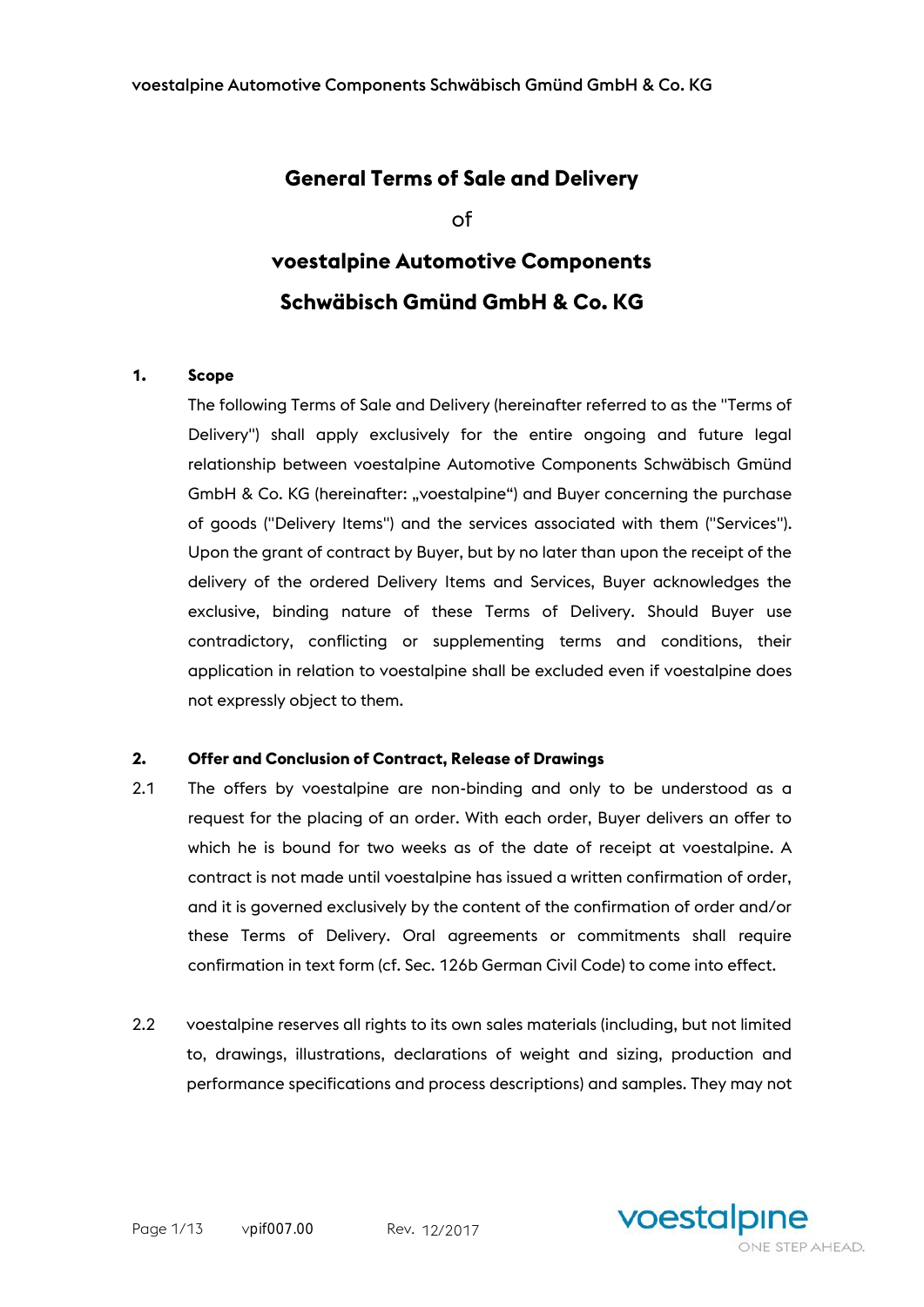be made available to third parties and must be returned to voestalpine without undue delay upon demand.

- 2.3 The ordered Delivery Items, including the Services, shall always be produced and provided by voestalpine in accordance with Buyer's requirements, partially upon involvement of third parties. Accordingly, Buyer must accompany the relevant order with the appropriate quality descriptions, technical data, weights, plans, sketches, measurements, most recent drawings, etc. (hereinafter: "Quality Specifications"). These Quality Specifications must therefore be expressly agreed in writing between the parties.
- 2.4 The Quality Specifications come exclusively from Buyer, shall be provided to voestalpine by Buyer, and voestalpine shall produce the Delivery Items in accordance with them. voestalpine is not obliged to review the Quality Specifications and other documents provided by Buyer for their accuracy and feasibility. The Quality Specifications shall always require an express written release by Buyer; voestalpine is otherwise not obliged to make performance. All responsibility on the part of voestalpine for the construction and design of the Delivery Items is thus excluded.

### **3. Delivery Periods and Dates**

- 3.1 Delivery periods and delivery dates are only binding if they have been confirmed by voestalpine in writing and Buyer has informed voestalpine of or provided to voestalpine all of the information, Quality Specifications, released plans, documents, approvals and clearances for executing delivery in good time and has paid any agreed down payments. Negotiated periods shall commence upon the date of the confirmation of order or the notice of acceptance. These periods shall be extended accordingly in the event of subsequently issued additional or expanded orders.
- 3.2 Unforeseeable, unavoidable events that are outside voestalpine's area of influence and for which voestalpine bears no responsibility (such as force majeure, war, natural disasters, strikes, lock-outs, governmental measures,

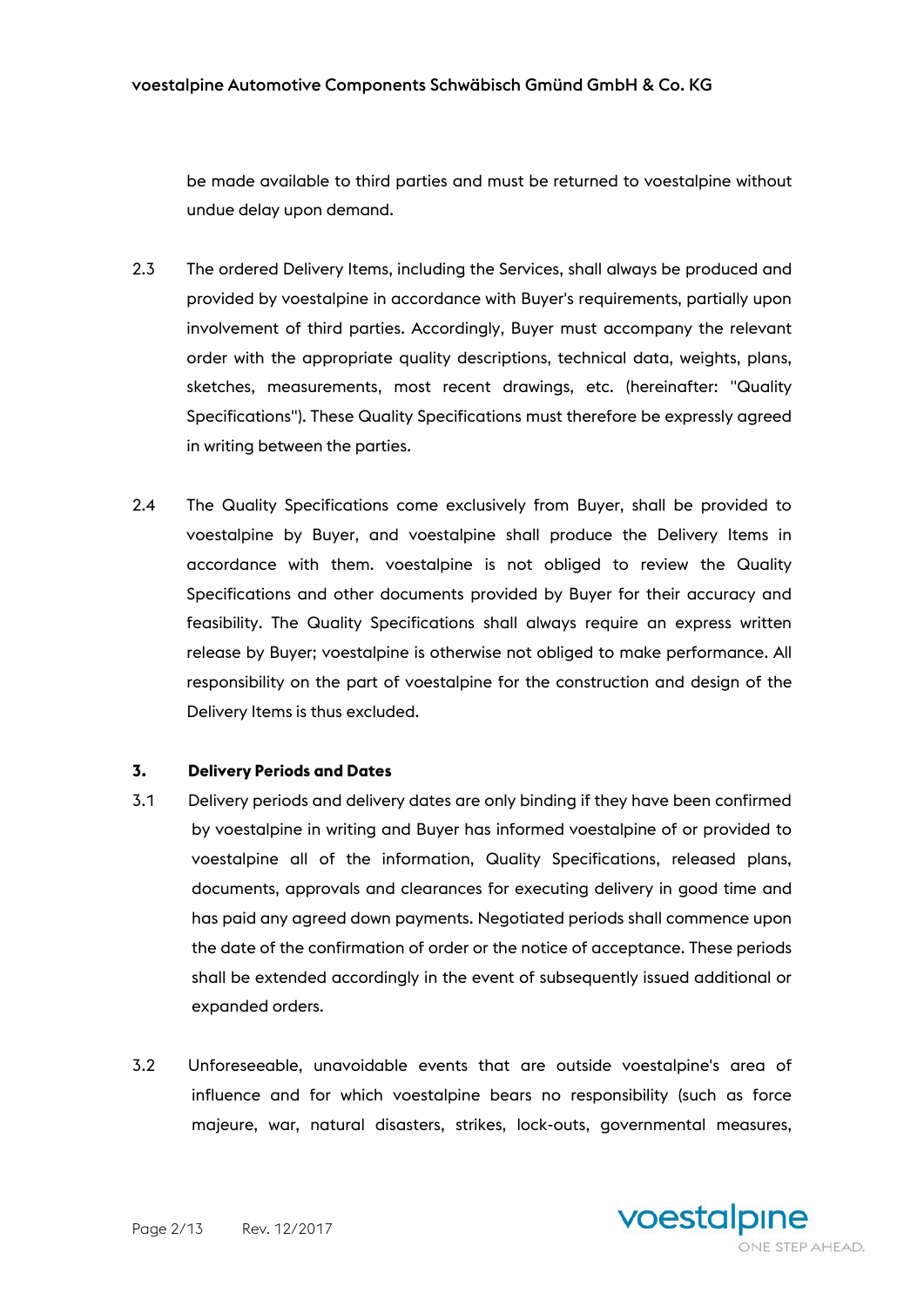energy and fuel shortages, damage from fires and explosions, traffic and operating disturbances, sovereign directives or similar events) shall release voestalpine from its duty to make time delivery or performance for their duration. Agreed periods shall be extended by the duration of the disturbance; Buyer shall be informed in a reasonable manner of the occurrence of the disturbance. If the end of the disturbance is not foreseeable or should it last for more than two months, each party is entitled to rescind the contract with respect to the affected scope of performance.

- 3.3 A late delivery of raw materials or supplier parts, as well as transport problems for which voestalpine is not responsible shall result in a reasonable extension of the delivery period. voestalpine is obliged in these cases to notify Buyer without undue delay of the occurrence of said circumstances. Should the extension of the delivery period exceed 4 weeks, a timely delivery from own suppliers shall be reserved.
- 3.4 If deliveries by voestalpine are delayed, Buyer shall only be entitled to rescission if voestalpine bears responsibility for the delay and a reasonable period of grace for delivery set down by Buyer has passed.
- 3.5 If Buyer is in default of acceptance or is in breach of other duties to cooperate, voestalpine shall be entitled, notwithstanding any of its other rights, to appropriately warehouse the Delivery Item at the risk and cost of Buyer or rescind the contract.
- 3.6 voestalpine may make partial deliveries on justified grounds, provided this can be reasonably expected from Buyer.

#### **4. Shipping, Passage of Risk, Insurance**

The following clauses 4.1 to 4.4 shall only apply if the parties have not validly agreed to Incoterms 2010 or those provisions do not contain appropriate and valid rules:

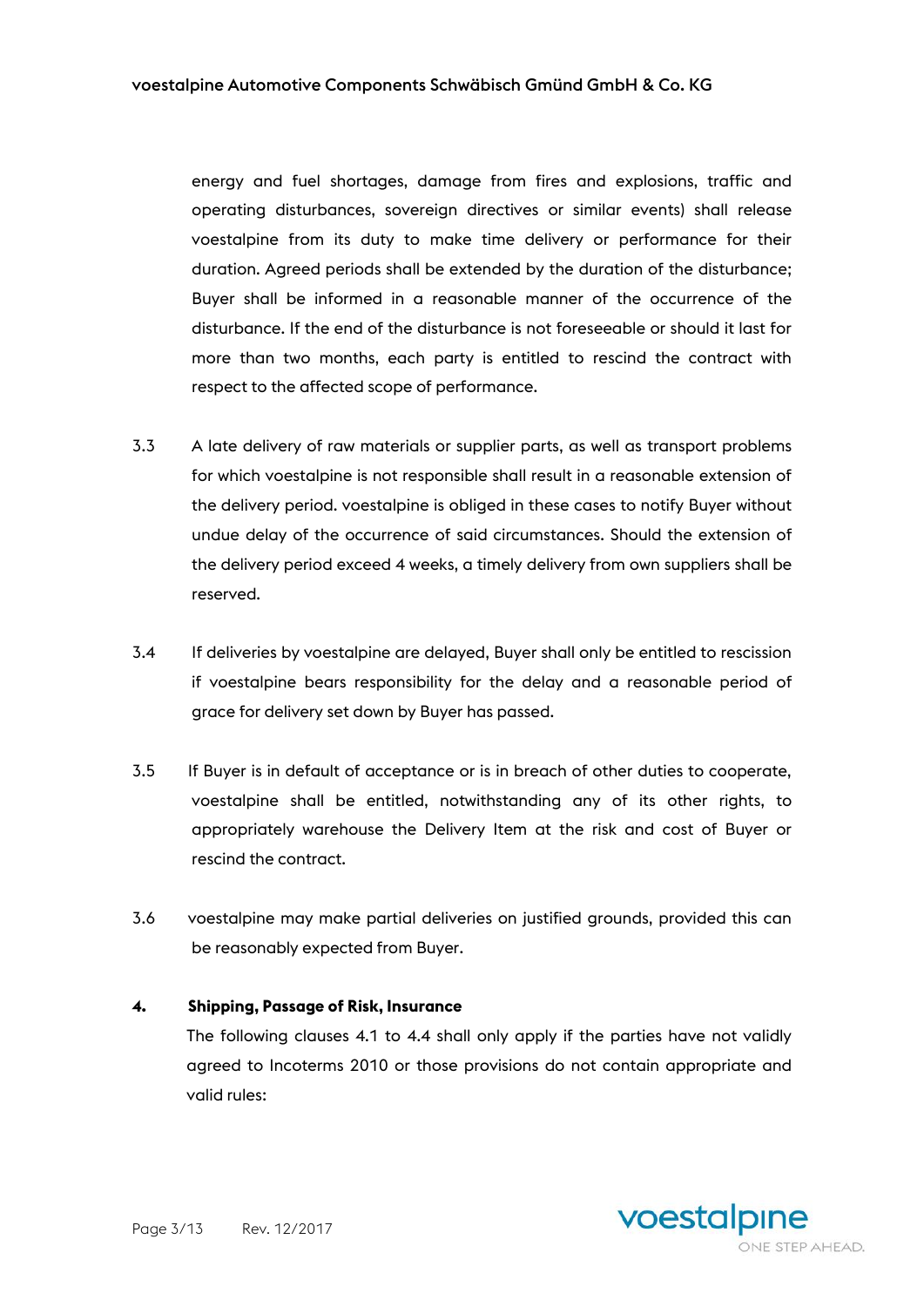- 4.1 Provided the parties have not made any other arrangements, shipment shall be EXW ex works. If the Delivery Item is not collected within one week as of the agreed delivery date, voestalpine shall provide for transport by reasonable means of transport at the expense and risk of Buyer.
- 4.2 Should a delivery be agreed but not exactly defined, the means of transport and the carrier or freight forwarder shall be determined accordingly by voestalpine. The Delivery Items shall be made ready or delivered by voestalpine unpackaged and without protection against corrosion.
- 4.3 Risk shall pass to Buyer upon delivery of the Delivery Item to the shipping company or Buyer himself. Should delivery or shipment be delayed on grounds for which Buyer is responsible, risk shall pass to Buyer on the date of notification of the readiness of the Delivery Item for shipment.
- 4.4 Where Delivery Items are sent by voestalpine, voestalpine shall insure the shipment against transport, breakage, fire and accidental damage upon Buyer's request and at his expense.

#### **5. Prices, Payment Terms**

- 5.1 The prices negotiated between voestalpine and Buyer are fixed prices, provided the parties have not agreed to anything to the contrary.
- 5.2 All voestalpine prices are in euro, ex delivery warehouse or works and exclusive of the relevant statutory value-added tax, packaging, shipment and insurance costs and any taxes and customs duties.
- 5.3 In the event of cost increase of any nature whatsoever, particularly price increases for raw materials, voestalpine is entitled to enter into price negotiations with Buyer. Both parties must conduct these negotiations in good faith. If the parties are unable to come to an agreement on new prices within three months of the initiation of price negotiations by one of the parties, voestalpine is entitled to terminate the contract existing between them or the

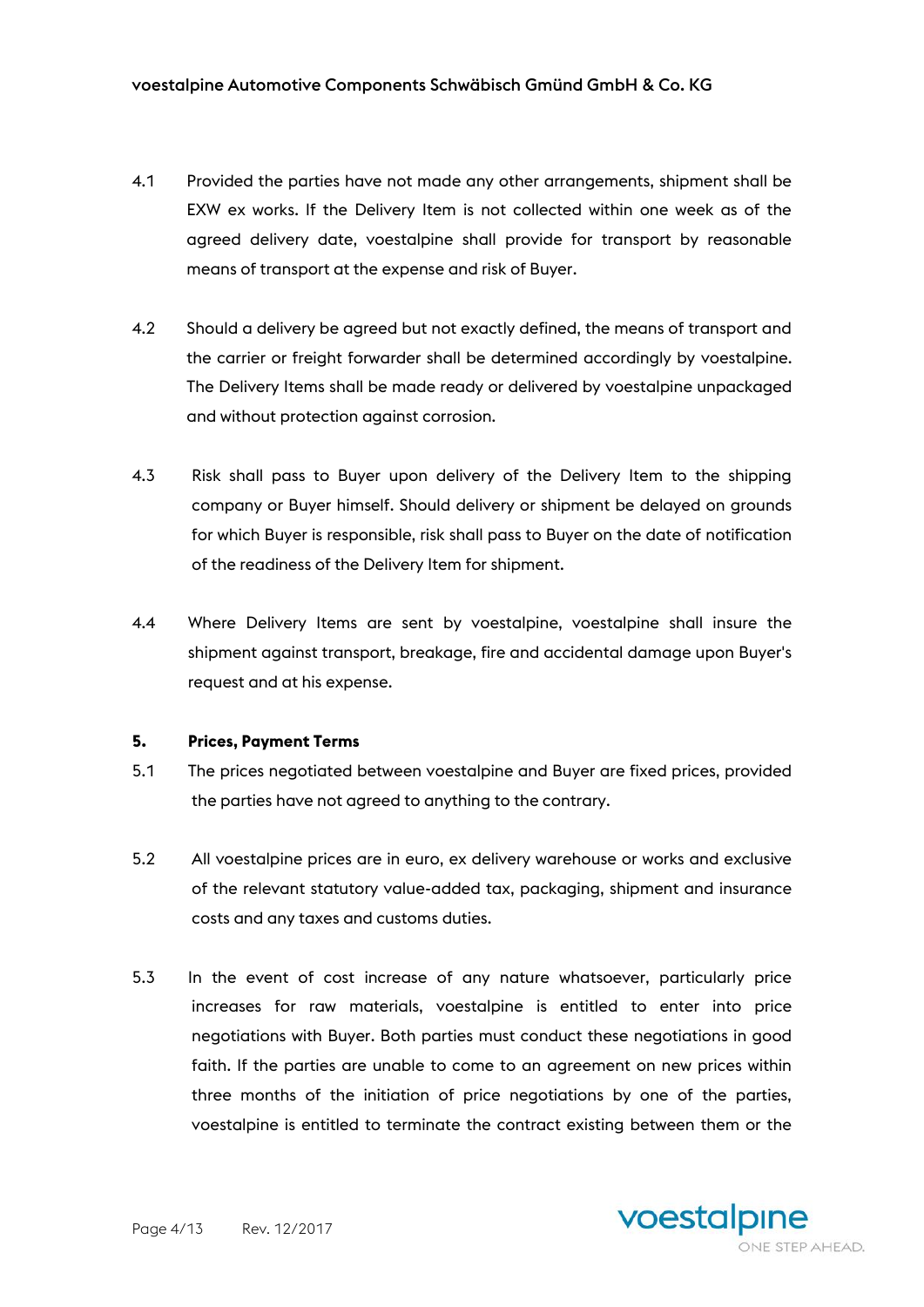relevant price arrangement and any and all of the delivery contracts entered into thereunder with a notice period of 3 months. Contracts that are already in execution shall continue to be settled after the termination.

- 5.4 voestalpine is entitled to issue partial invoices for the partial deliveries within the meaning of clause 3.6.
- 5.5 Provided the parties have not agreed anything to the contrary, each voestalpine invoice is due for payment within 30 days upon receipt by Buyer without any deductions. Default shall occur upon the expiration of this period without payment.

Buyer's payments shall not be deemed to have been made until voestalpine is able to make disposals over the amount.

- 5.6 If Buyer is in default of payment, voestalpine is entitled to charge default interest in the statutory amount. The assertion of broader default damages remains unaffected.
- 5.7 Buyer is only entitled to a set-off if his counterclaim is uncontested or has been finally adjudicated.
- 5.8 Buyer is only authorized to assert a right of retention if his counterclaim is based on the same contract and is uncontested or has been finally adjudicated.
- 5.9 If the threat of Buyer's inability to make performance becomes noticeable to voestalpine after the conclusion of contract, voestalpine is entitled to only execute outstanding deliveries against prepayment or the provision of a bond. If the prepayments or provision of bonds do not take place even after the expiration of a reasonable period of grace, voestalpine may cease making delivery until such prepayments or bonds are provided or may rescind individual or all affected contracts in full or in part. voestalpine remains entitled to assert further rights.

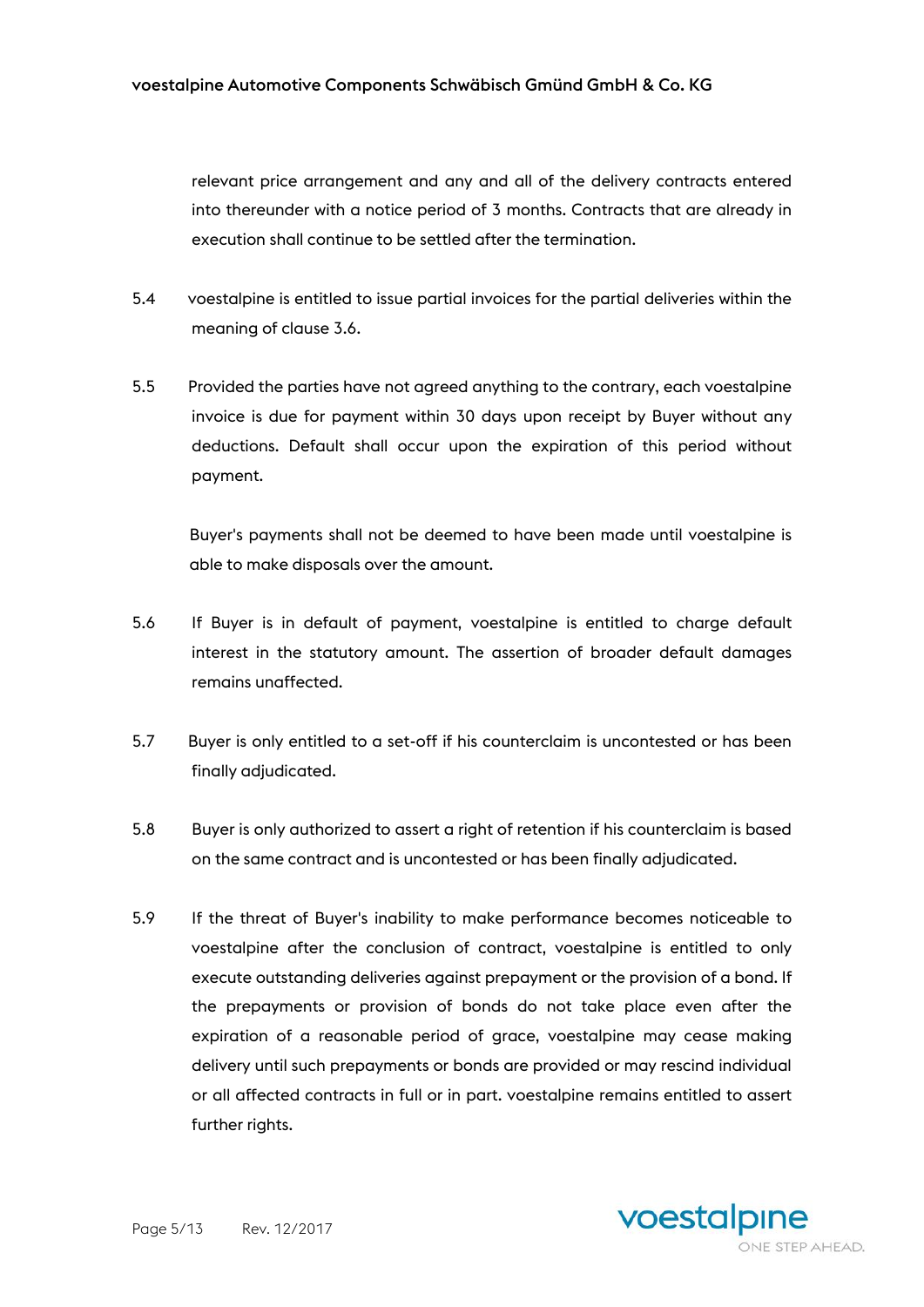#### **6. Reservation of Title**

- 6.1 The Delivery Items shall remain in the ownership of voestalpine until any and all receivables of voestalpine under the business relationship with Buyer have been paid in full.
- 6.2 In the event of a current account, reserved property shall be deemed to secure the claim to the balance to which voestalpine is entitled.
- 6.3 Buyer is only allowed to sell the Delivery Items subject to a reservation of title ("Reserved Products") in regular business transactions. Buyer hereby assigns the receivables under such resale to voestalpine, and voestalpine hereby accepts such assignment. Buyer is irrevocably authorized to collect in his own name and in trust for voestalpine the receivables assigned to voestalpine. voestalpine may revoke this authorization and the right of resale if Buyer is in default of major obligations such as payment to voestalpine; in the case of revocation, voestalpine is entitled to collect the receivable itself. Buyer is not entitled to pledge the Reserved Products, create chattel mortgages or otherwise make disposals that would threaten voestalpine's ownership. If Buyer sells the Reserved Products following processing or transformation or after connecting or mixing them with other goods or otherwise sells them with other goods, the assignment of receivables shall only apply for the amount of the portion equivalent to the price agreed between voestalpine and Buyer plus a security margin of 10 % of this price.
- 6.4 Buyer's processing or transformation of the Reserved Products shall always take place for voestalpine. If the Reserved Products are processed with other items, voestalpine shall acquire co-ownership to the new item in the ratio of the value of the Reserved Products to the value of the other processed items at the time of processing. In all other respects, the same rules shall apply for the new item arising through processing as for the Delivery Items delivered under reservation of title.

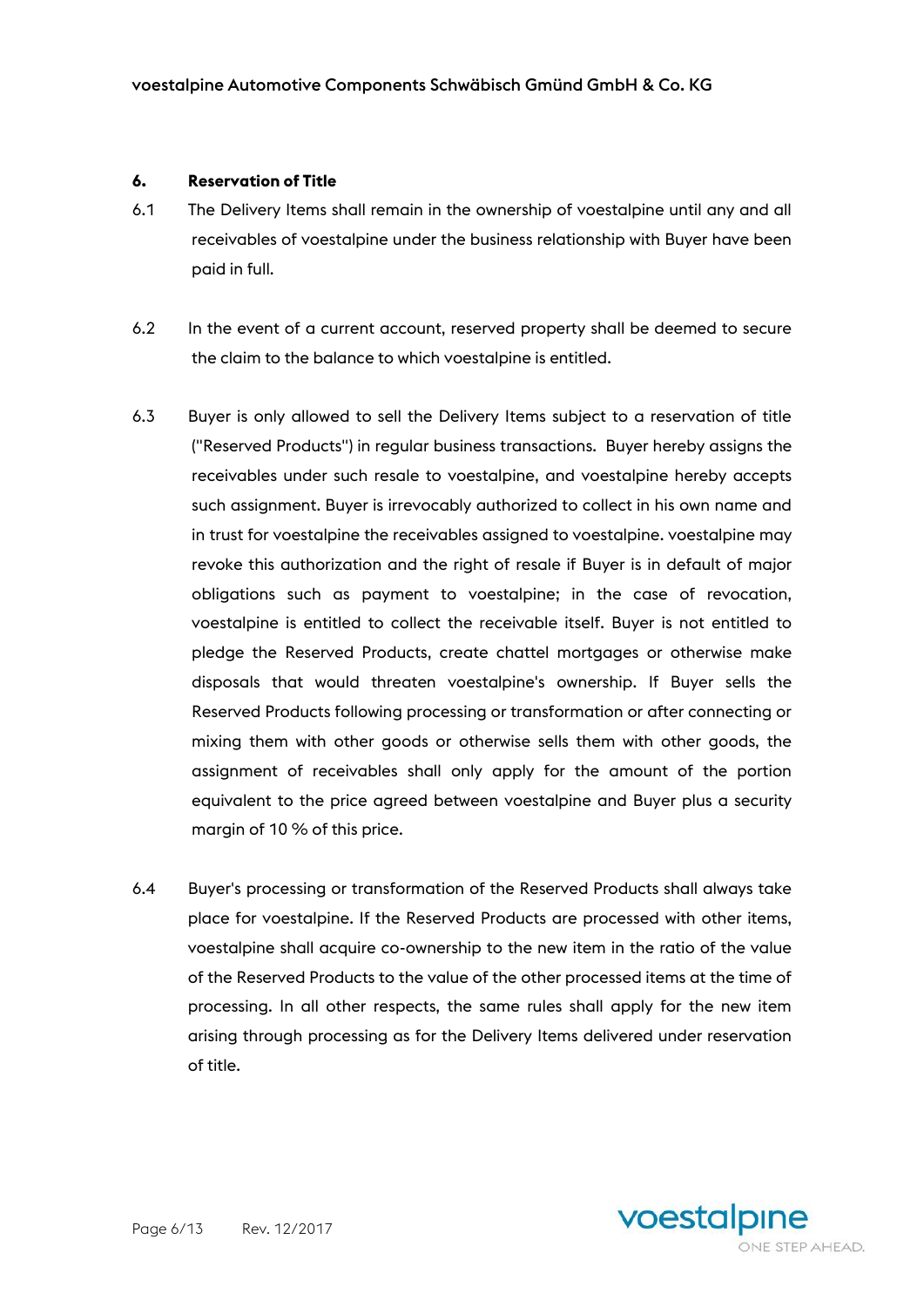- 6.5 If Reserved Products are connected or mixed with other items, voestalpine shall acquire co-ownership to the new item in the ratio of the value of the Reserved Product to the other items at the time of connection or mixing. If the connection or mixing occurs in such manner that Buyer's items is to be deemed to be the main item, it shall be deemed to have been agreed that Buyer transfers proportionate co-ownership to voestalpine. The co-ownership created in this manner shall be held in safekeeping for voestalpine by Buyer.
- 6.6 Buyer shall provide all requested information to voestalpine on the Reserved Products or claims that have been assigned hereunder. Seizures of or claims to Reserved Products by third parties must be reported by Buyer to voestalpine immediately and upon delivery of the necessary documents. At the same time, Buyer shall advise the third party (parties) of voestalpine's reservation of title. The costs of the defense against such seizures and claims shall be borne by Buyer.
- 6.7 Buyer is obliged to label the Reserved Products separately as the property of voestalpine for the duration of the reservation of title, wherever possible, and to handle them with care.
- 6.8 If the realizable value of the security exceeds voestalpine's receivables to be secured by more than 10 %, Buyer is entitled to demand their release.
- 6.9 If Buyer is in default of major obligations such as payment to voestalpine, and notwithstanding any other rights, voestalpine may take back the Reserved Products and, following the rescission of contract, may otherwise realize them for the purpose of satisfying its receivables against Buyer that are due for payment. In the event of a demand for the surrender of the Reserved Products, Buyer shall grant voestalpine or the authorized agent of voestalpine immediate access to the Reserved Products and surrender the same. If voestalpine demands that they are surrendered under this provision, this alone shall not be deemed to be a rescission of contract.

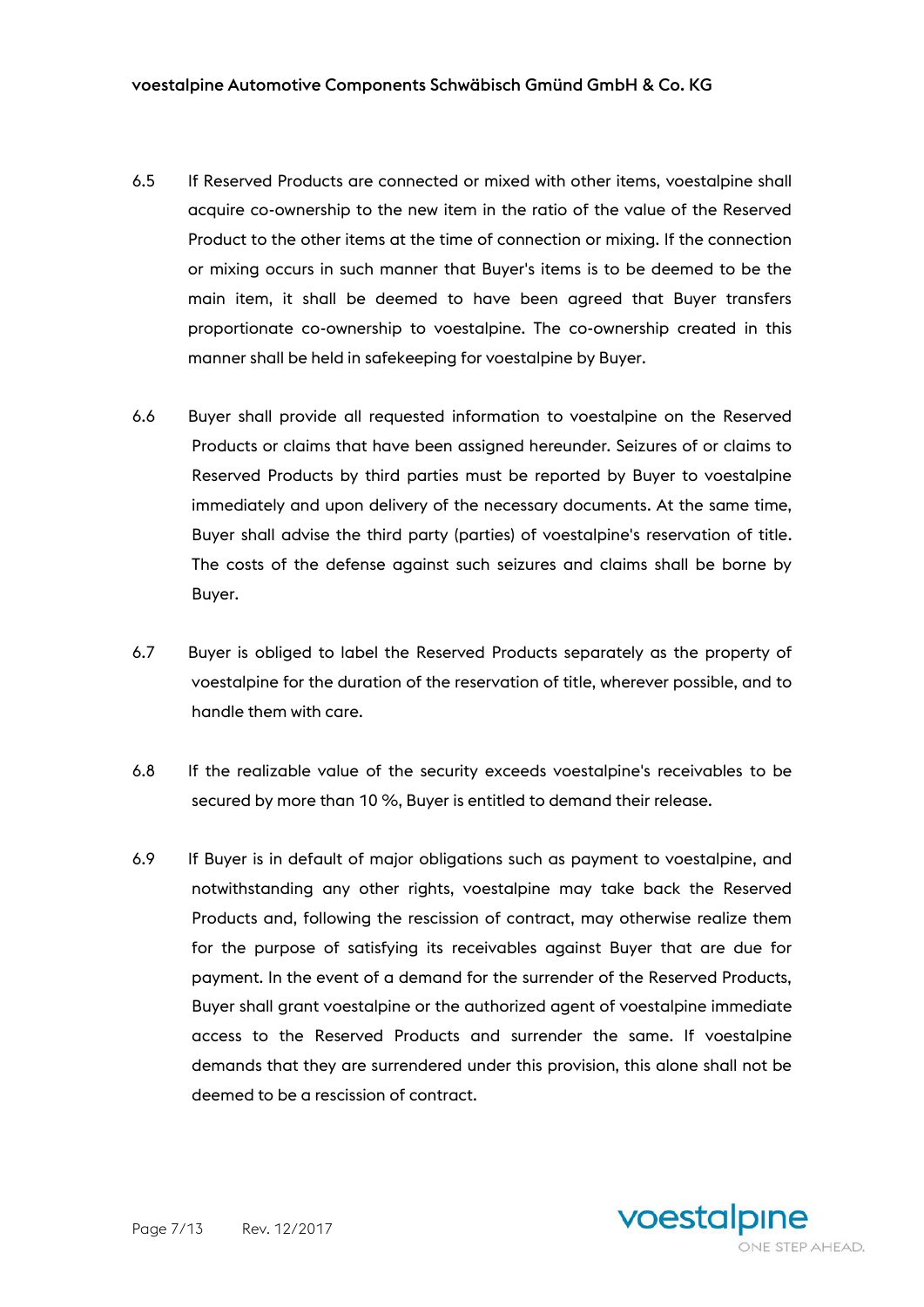6.10 To the extent the reservation of title cannot come into effect in the foreign country of destination for the Delivery Items or Reserved Products or not to the extent provided for here, Buyer shall cooperate in the creation of those securities that come closest in scope and effect to this reservation of title.

#### **7. Acceptance**

- 7.1 Where an acceptance of the Delivery Items and the Services by voestalpine that constitute a work is expressly agreed between the parties, acceptance shall take place, in the absence of provisions to the contrary, at voestalpine's (delivery) plant.
- 7.2 Following the manufacture of the Delivery Item, including the Services, voestalpine shall inform Buyer in writing of its completion and give notice of its readiness for acceptance (RfA). Acceptance must take place without undue delay following the RfA, and the parties shall agree an appropriate date for it. Acceptance shall take place upon the simultaneous presence of an employee from voestalpine and from Buyer. An acceptance certificate must be prepared which must contain information on the time and place and any established defects of the Delivery Item, including the Services, as well as other comments, and must be signed by both voestalpine and Buyer.

Unless otherwise agreed, each party shall bear its own costs incurred during acceptance.

- 7.3 Acceptance cannot be refused because of insignificant defects.
- 7.4 A Delivery Item, including the Services, is also deemed to be accepted if voestalpine has set a reasonable period for acceptance by Buyer after completion of the Delivery Item and Buyer has not refused acceptance within such period by citing at least one defect.
- 7.5 Following acceptance, voestalpine is entitled to execute the delivery of the Delivery Items to Buyer or have the Delivery Items warehoused at Buyer's expense and risk.

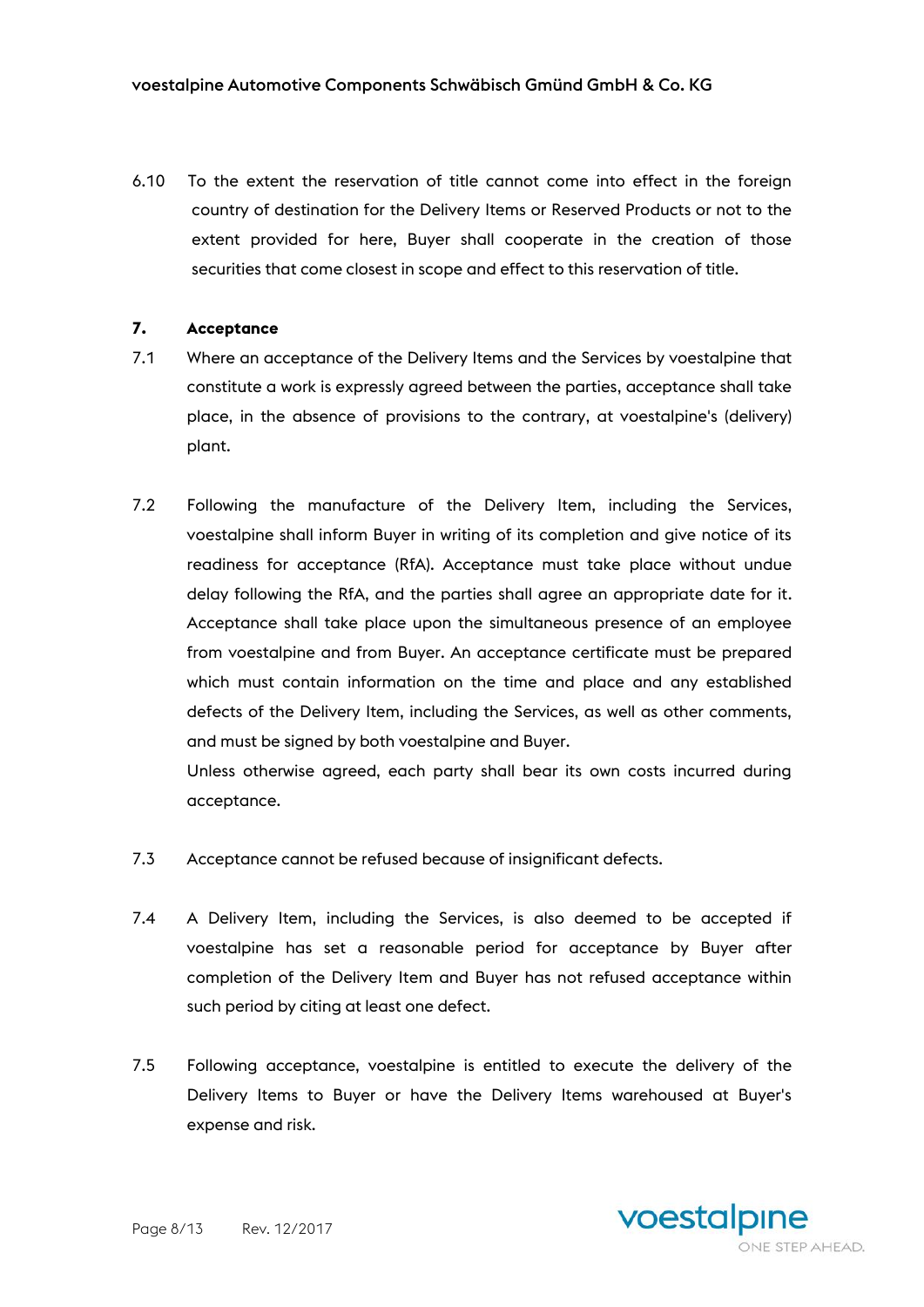7.6 Upon acceptance, risk for the Delivery Items shall pass to Buyer.

#### **8. Quality, Rights of Buyer in the Event of Defects, Duty to Inspect**

- 8.1 The Delivery Item, including the Services, shall exhibit the agreed quality upon the passage of risk; the agreed quality shall be measured exclusively by the specific agreements concerning the properties, features and performance characteristics of the Delivery Item, including Services ("Quality Agreement") made in writing between the parties. voestalpine shall not assume any general warranty for the suitability of its Delivery Items or Services for certain purposes of use pursued by Buyer unless voestalpine has expressly guaranteed the suitability of the Delivery Item or the Services for the intended purpose of use in writing. Buyer is alone responsible for the decision on whether a Delivery Item that corresponds to the specific agreements on properties, features and performance characteristics is suitable for a certain purpose and for the nature of its use.
- 8.2 In the event of production in accordance with the Quality Specifications (cf. clause 2.3) drafted and/or cleared by Buyer, quality shall be measured exclusively in accordance to those Quality Specifications (and any further Quality Agreements made between the parties). Buyer is not entitled to any warranty claims whatsoever against voestalpine for defects to the Delivery Item that are based on Quality Specifications. In particular, Buyer is solely responsible for the accuracy and feasibility of all Quality Specifications and amendments thereof prepared by Buyer and released and delivered to voestalpine.
- 8.3 Information within the scope of pricing and in other informational material, as well as information describing products (including factory standards, materials specifications, test certificates, etc.) provided to Buyer by voestalpine shall not be deemed in any way to be guarantees for a special quality of the Delivery Item; such guarantees of quality must be expressly agreed in writing.
- 8.4 Discrepancies in volume and weight customary to the industry are permitted within a range of up to 10 % of the order volume. Also permitted are

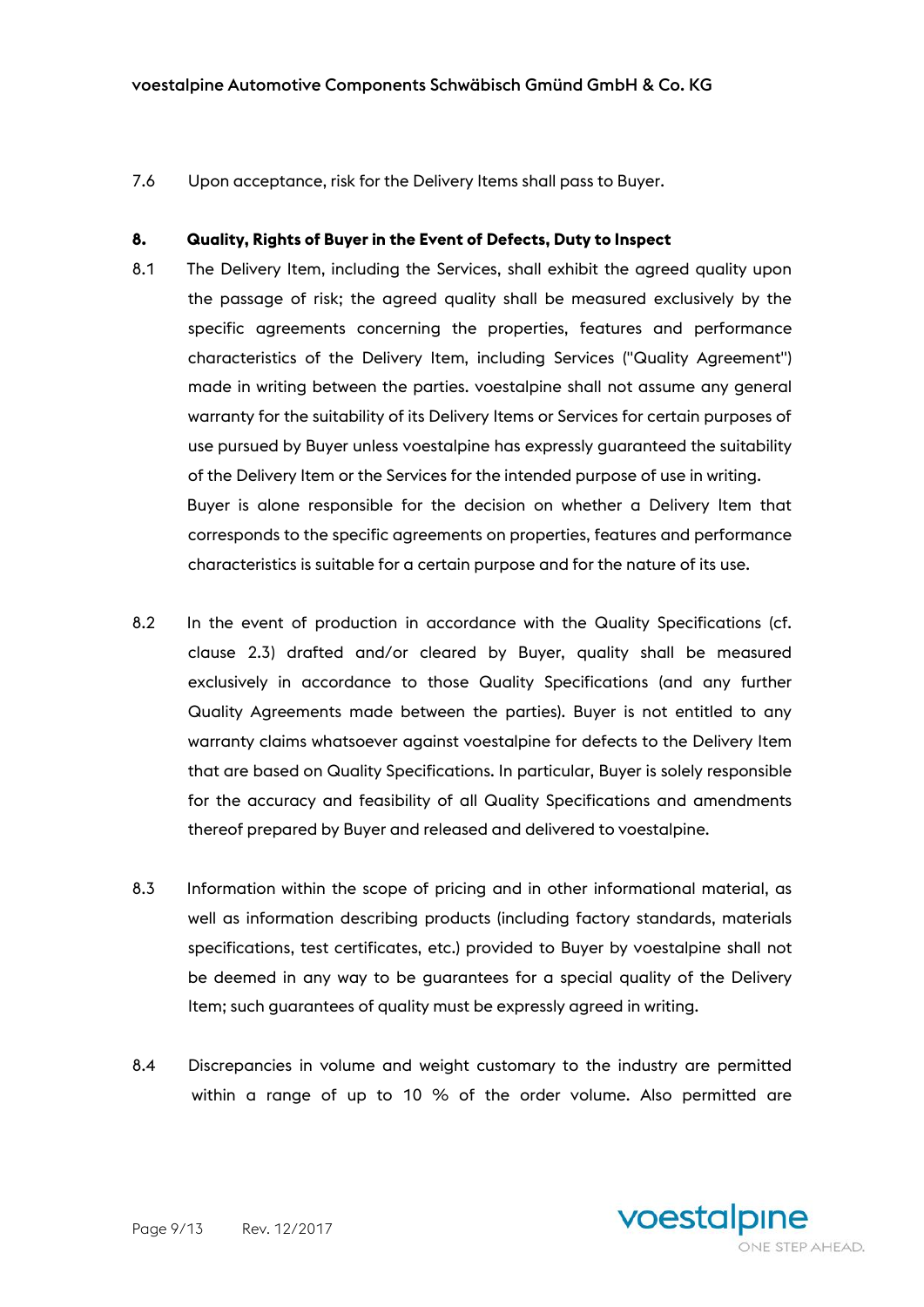discrepancies in quality/properties that are caused by the Delivery Item and its manufacture.

- 8.5 Buyer's warranty claims against voestalpine are excluded in the following cases: (i) unsuitable or improper use of the Delivery Item; (ii) faulty installation or commissioning of the Delivery Item by Buyer or a third party; (iii) normal wear and tear of the Delivery Item and its expendable parts; (iv) no proper maintenance and/or handling of the Delivery Item in accordance with the instructions provided by voestalpine; (v) chemical, electrochemical and/or electrical influences for which voestalpine bears no responsibility.
- 8.6 Buyer's rights due to defects in the Delivery Item require that he has inspected the Delivery Item upon delivery and has informed voestalpine upon quotation of the invoice number of the defect without undue delay, but by no later than 7 calendar days after delivery. Obvious shipping damage and incomplete or evidently false deliveries must be reported without undue delay to voestalpine in any event. Hidden defects must be reported to voestalpine without undue delay in writing upon their discovery.
- 8.7 In the case of each notice of defect voestalpine shall have the right to inspect and test the rejected Delivery Item. Buyer shall grant voestalpine the necessary time and opportunity to this end. voestalpine may also demand of Buyer that he return the rejected Delivery Item to voestalpine at voestalpine's expense.
- 8.8 Defects shall be remedied by voestalpine at its own election through a removal of the defect at no charge to Buyer or by a replacement delivery of a defect-free item (jointly referred to as "Subsequent Performance").
- 8.9 The costs of shipping, travel, labour and materials incurred for the purpose of Subsequent Performance shall be assumed by voestalpine. If the notice of defect is revealed to be intentionally unjustified or unjustified due to gross negligence and if this was recognizable for Buyer prior to the issue of the notice of defect, he

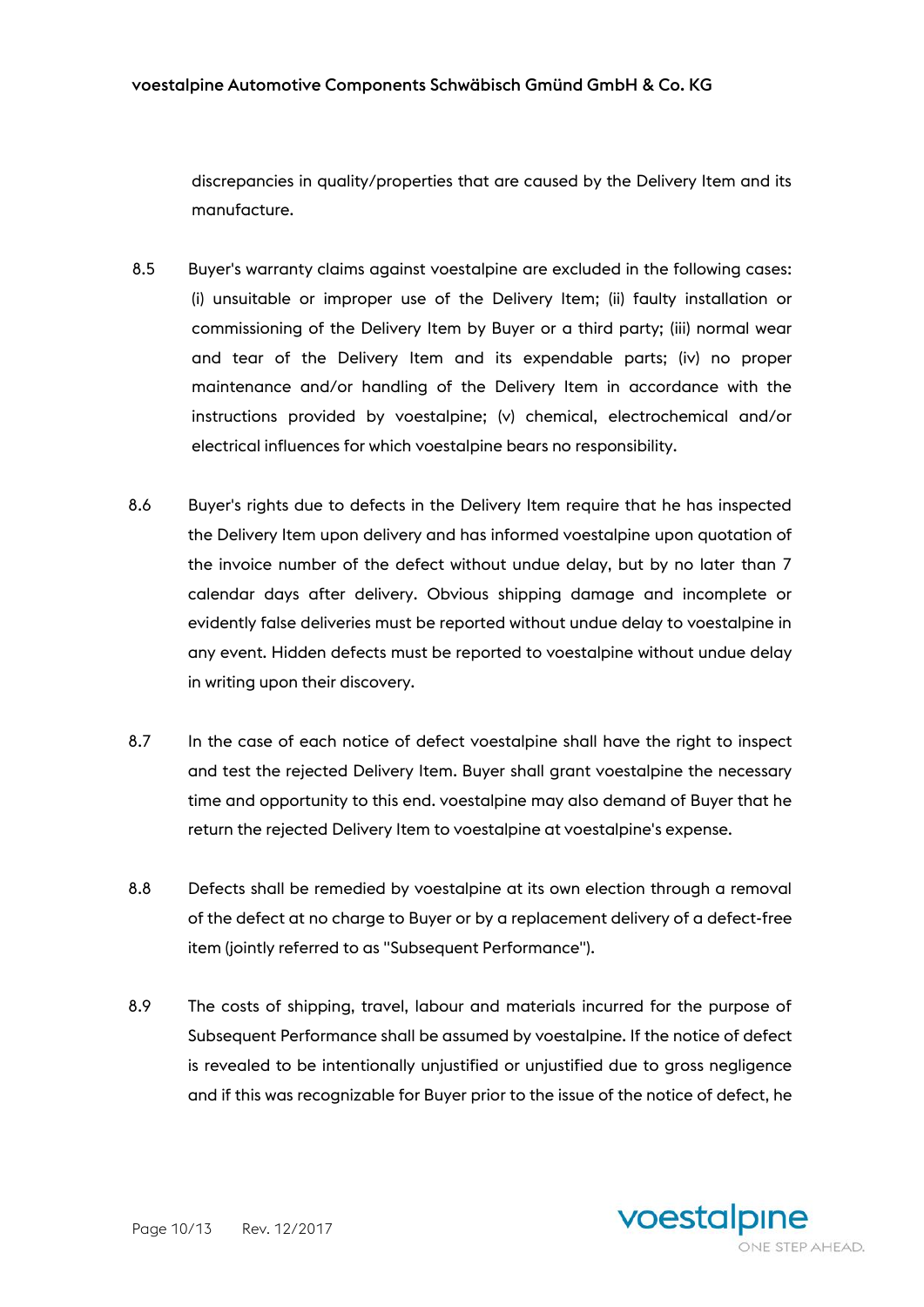is obliged to compensate voestalpine for all of the expenses and damages incurred in this context (e.g. travel and shipment costs).

- 8.10 Where Subsequent Performance fails, cannot be reasonably expected of Buyer or has been refused by voestalpine under Sec. 439 (4) German Civil Code, Buyer may, at his election in accordance with the statutory provisions, rescind the contract, reduce the purchase price and/or demand damages pursuant to Section 9 hereof or compensation for his expenses.
- 8.11 The limitation period for Buyer's rights due to defects shall be twelve months since the delivery of the Delivery Item to Buyer. The statutory limitation periods shall apply for Buyer's claims on grounds other than defects in the Delivery Item and with respect to Buyer's rights due to fraudulently undisclosed or intentionally caused defects and for Delivery Items that have been used in accordance with their customary use for a building and have caused the defectiveness of the building.

#### **9. Liability and Damage Compensation**

- 9.1 voestalpine's liability for the breach of material contractual duties or "cardinal duties" through slight negligence is limited in amount to the damage typical to the contract that is foreseeable upon the execution of contract. Material duties (or cardinal duties) are those duties that procure a legal position for Buyer that the contract is specifically intended to grant to him in accordance with its content and purpose, as well as those duties whose fulfillment is essential for allowing for the proper performance of the contract and upon whose fulfillment Buyer regularly relies and may rely.
- 9.2 voestalpine is not liable for the breach caused by slight negligence of duties under the contract other than those stated in clause 9.1.

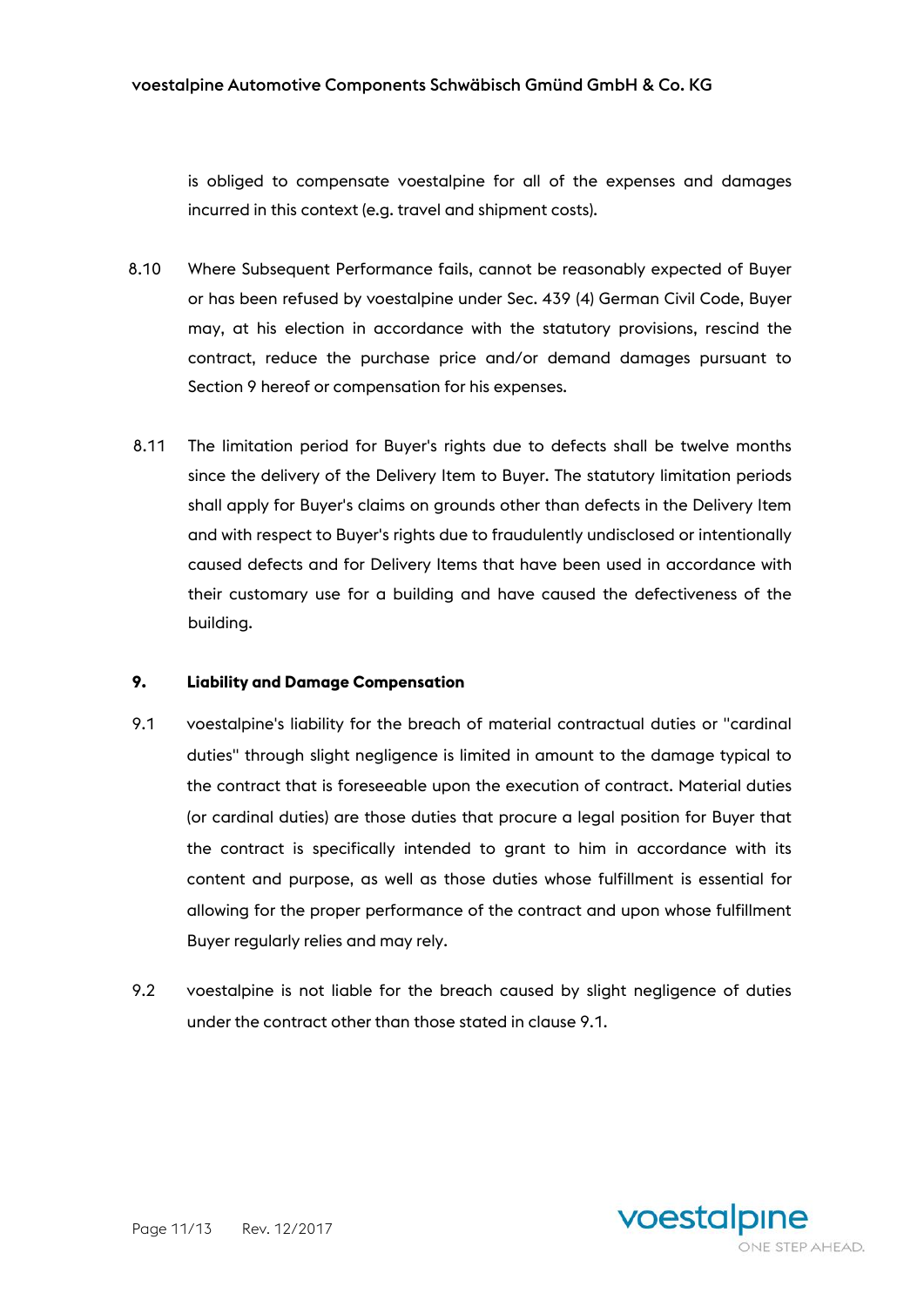- 9.3 In all other respects, the statutory claims by Buyer to damages shall remain unaffected; in particular, voestalpine is liable to the full amount in the event of intent and gross negligence.
- 9.4 The aforesaid limitations of liability in clauses 9.1 and 9.2 shall not apply in cases of mandatory statutory liability (including under the Product Liability Act), culpable personal injury and death caused by voestalpine, guarantees delivered by voestalpine or fraudulently undisclosed defects.

#### **10. Product Liability**

If Buyer sells a Delivery Item, he shall hold voestalpine harmless within their internal relationship from the product liability claims of third parties, provided he is himself responsible for the fault triggering liability.

#### **11. General Provisions**

- 11.1 Buyer may not assign his claims against voestalpine to third parties without voestalpine' written consent.
- 11.2 Changes and supplements to contractual arrangements between voestalpine and Buyer and/or these Terms of Delivery and any side agreements shall require written form. This also applies for the modification of this written form requirement.
- 11.3 If a provision of the contract and/or these Terms of Delivery are fully or partially invalid, this shall not affect the validity of the remaining provisions. The parties undertake in this case to replace the invalid provision by a valid provision that comes closest to the business purpose of the invalid provision.
- 11.4 Place of performance for all reciprocal claims is [Schwäbisch Gmünd].
- 11.5 Exclusive venue for all disputes under the contractual relationship is Ellwangen. voestalpine is entitled, however to file actions against Buyer at any other court of jurisdiction under law.